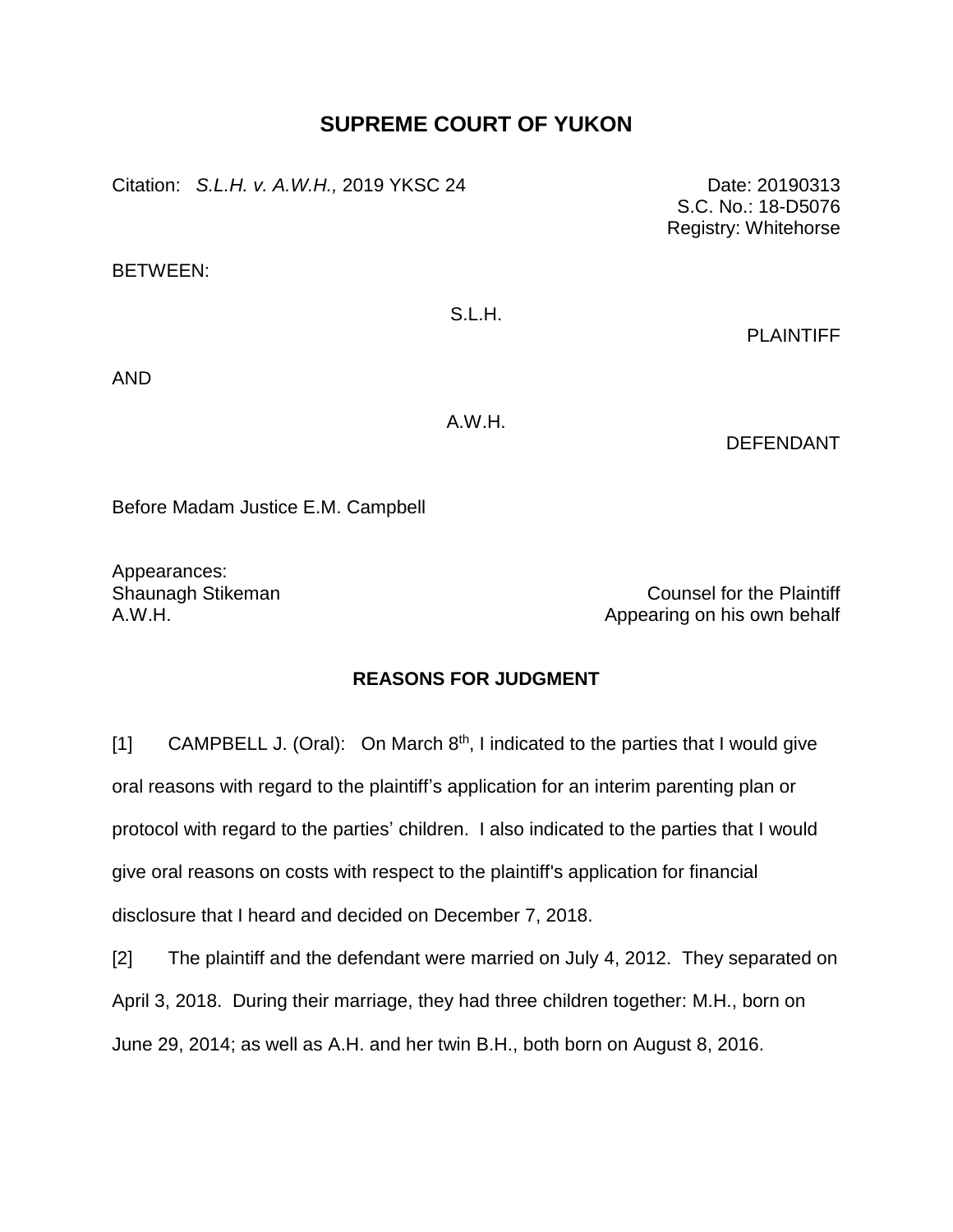[3] The plaintiff and the defendant have been before the Court on a number of occasions since September 2018 regarding a number of issues arising out of their separation, such as financial disclosure; interim residence and care of the children; use of the parties' vehicles; interim child support; and, most recently, regarding the choice of an elementary school for their oldest son. All remaining issues are set to proceed to trial or summary trial the week of July 15, 2019.

[4] The parties presently share custody of their three young children. The parties also have shared interim interim care and residence of the three children, pursuant to the schedule set out in the order of Justice Mahoney of September 20, 2018, that I amended somewhat earlier this year.

[5] Under the three-week rotating schedule set by Justice Mahoney, the plaintiff has the three children in her care for 17 out of 21 nights. The three children attend daycare on weekdays. They spend a few hours every Monday and Wednesday evening until 6:45 p.m. with the defendant. The defendant has the children in his care two weekends out of three, from Friday after daycare until Sunday at 5 p.m.

[6] The plaintiff's application and proposed parenting plan is not aimed at managing the daily routine and care of the children when they are in either parent's care.

[7] The plaintiff submits that the proposed interim parenting plan is a mechanism that will allow the parties to make important decisions regarding their children without having to resort to courts.

[8] The plaintiff submits that a plan is necessary because the parties have been unable to reach agreement on a number of issues concerning the health, education, and extracurricular activities of their children since their separation. According to the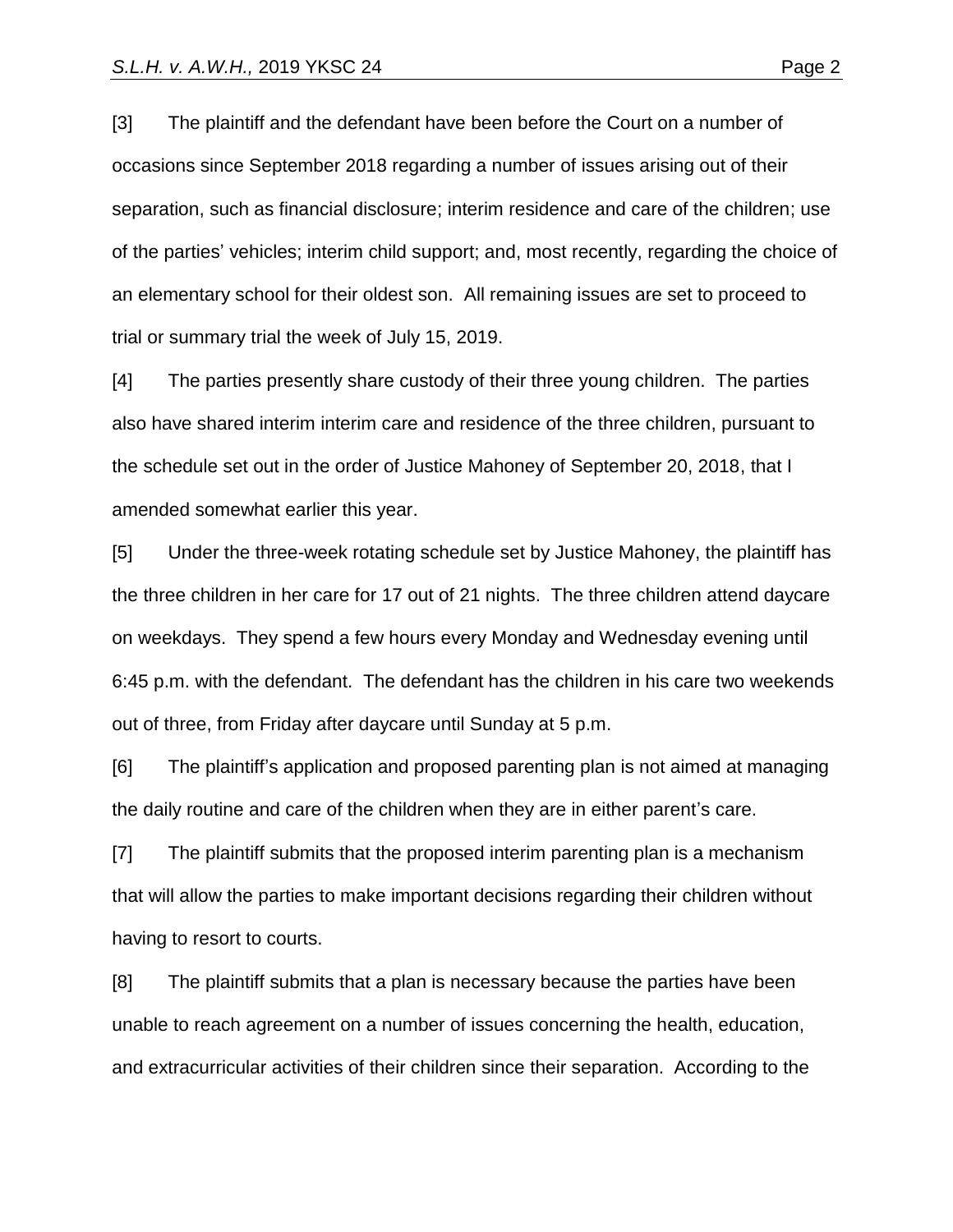plaintiff, this, in turn, has led to one party or the other making unilateral decisions or taking unilateral steps toward obtaining services or enrolling their children in activities without the agreement of the other parent.

[9] The plaintiff submits that it is in the best interests of the children to have a parenting plan in place between now and the final resolution of the parties' family matters.

[10] While at first the defendant disagreed that an interim plan was necessary, he indicated at the hearing that he, too, now thinks that an interim parenting plan needs to be put in place.

[11] Both parties agree that the parenting plan should include a clause providing that each party shall inform the other of any significant matters that may arise pertaining to the children. They also agree that they both shall have the right to obtain copies of all educational and medical information with respect to the children. They agree, as well, that they both shall discuss significant decisions respecting the health, education, religion, and general welfare of the children and, where possible, make reasonable efforts to reach an agreement.

[12] The parties' positions differ with respect to who should have the final say or decision-making authority regarding these issues in case of disagreement — and again, we are talking about something that is on an interim basis.

[13] The plaintiff submits that she should have final decision-making authority regarding these significant decisions.

[14] The defendant is of the view that he should have final decision-making authority with respect to significant decisions regarding the health, including emergencies, when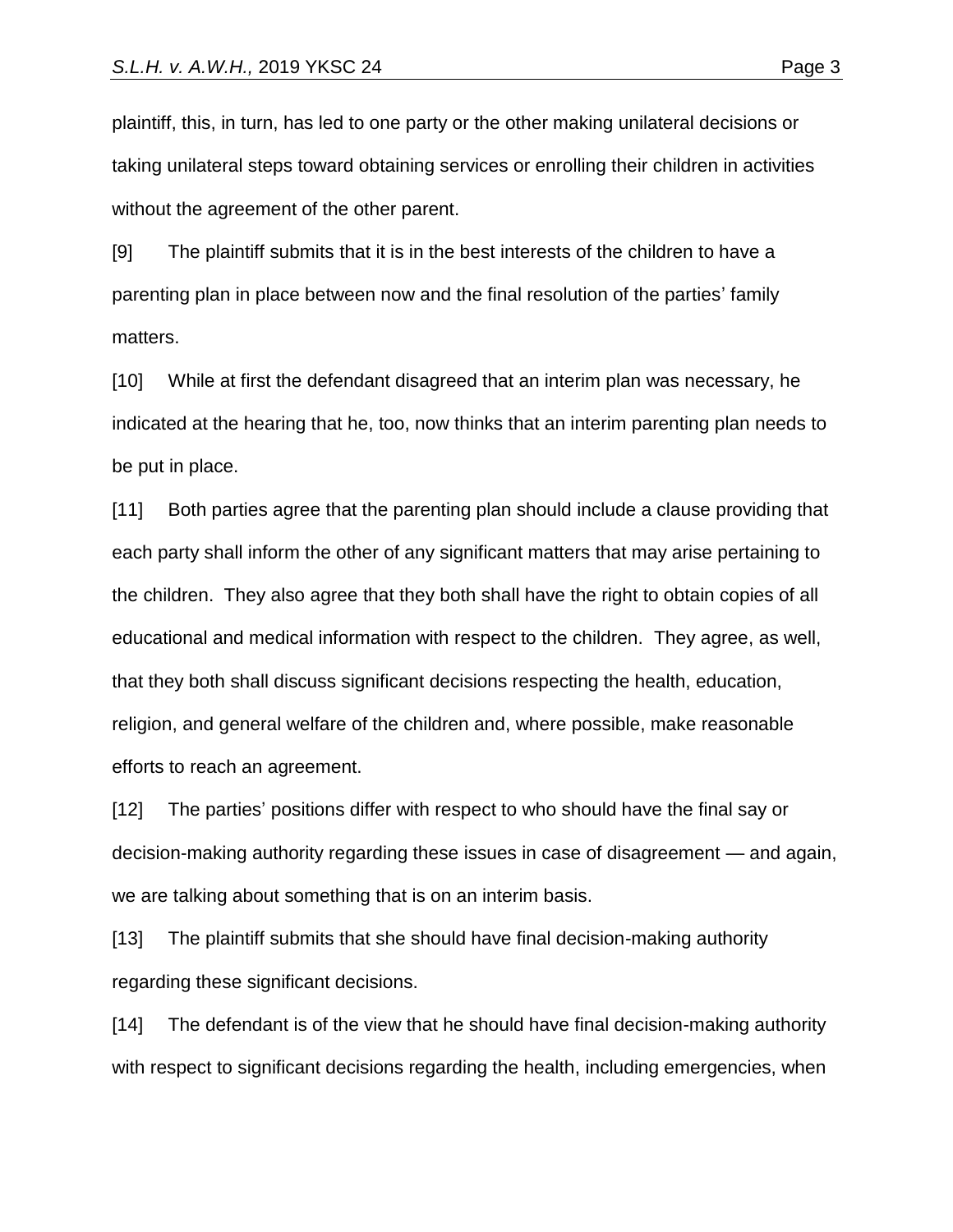possible; education; and safety of the children. According to the defendant, the plaintiff should be responsible for making the final decisions in areas of religion; extracurricular activities; recreation; and daycare for the children.

[15] Each party filed an affidavit in support of their respective positions. They also refer to previous affidavits filed in this matter.

[16] The plaintiff submits that the parties have a high-conflict relationship that prevents them from making significant decisions with respect to the well-being of the children. According to the plaintiff, since their separation, the parties have been unable to make any decisions together regarding, among other things, a residential schedule for the children; a consistent bedtime for the children between households; their joint attendance at functions for the children; protecting the children's RESP savings for their education; the parties' use of their two vehicles; the occupation of the family home; and the shared rental property.

[17] The inability of the parties to agree on a number of these issues is documented in text messages exchanged between the parties during the summer and fall of 2018 and attached as exhibits to the plaintiff's affidavits, more particularly her fourth affidavit filed in this matter.

[18] A clear indicator that the parties have been unable to reach agreements on a variety of issues is evidenced by the various orders this Court has had to make since September regarding financial disclosure; interim care and residency of the children; interim and retroactive child support; interim sharing of special and extraordinary expenses; the use of the vehicles; as well as a number of issues that are still presently before the Court for final disposition.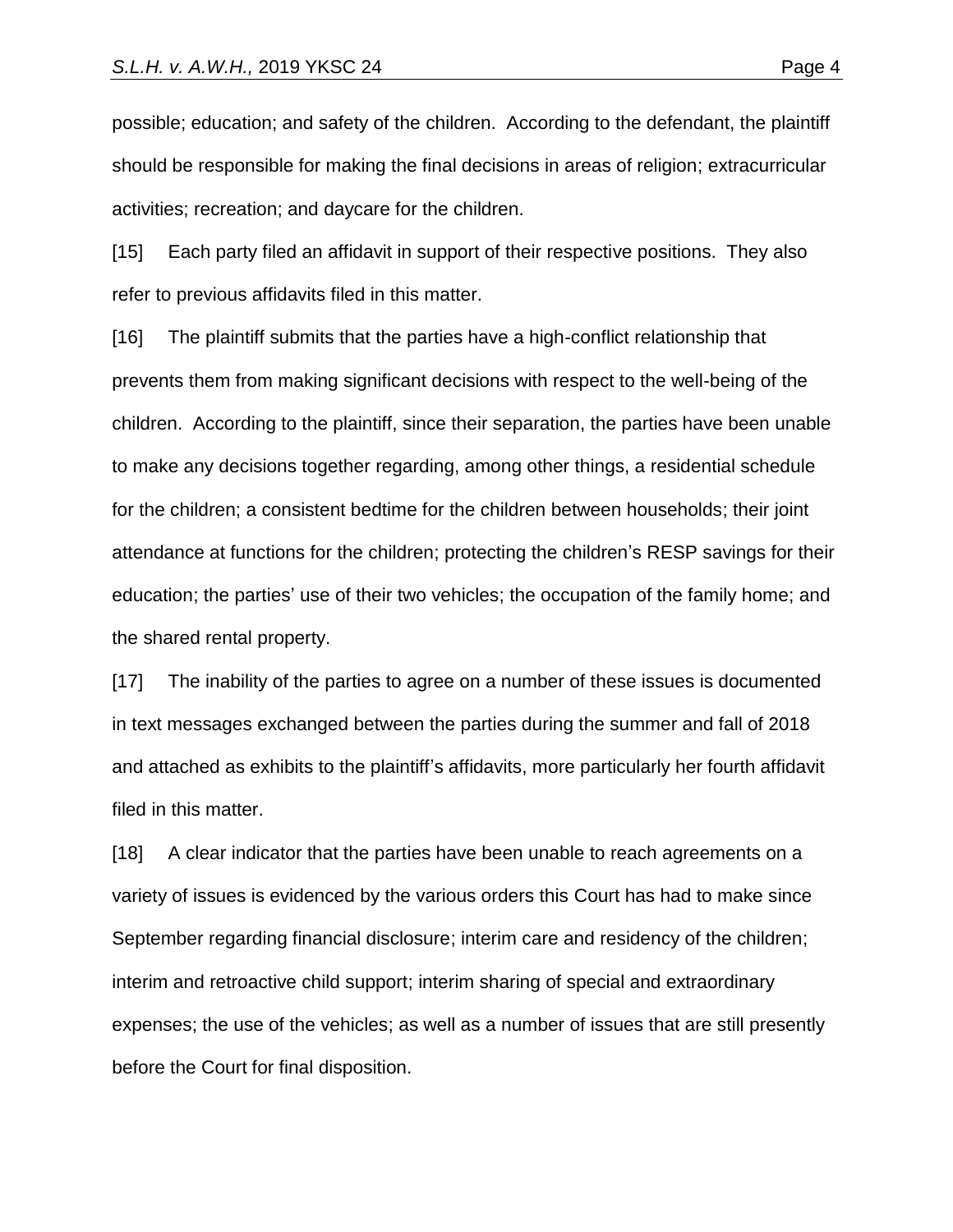[19] The defendant submits that the parties are not in a high-conflict relationship. The defendant acknowledges that there were a few high-conflict situations between the parties since they separated, all of which, he submits, were instigated by the plaintiff. As an example, the defendant relies on the fact that the plaintiff unilaterally cancelled M.H.'s specialist appointment in Vancouver in order to prevent him from attending the appointment with M.H.

[20] The defendant submits that the parties are generally able to communicate with respect to the children's welfare and their day-to-day life. According to the defendant, the plaintiff is the one doing everything she can to bring conflict into the relationship.

[21] The defendant submits that although the parties have joint custody of the children and are supposed to be co-parenting, the plaintiff is acting as if she has sole custody of the children. The defendant submits that the plaintiff is completely inflexible and that co-parenting only occurs when he agrees with what she wants. He uses, as an example, the fact that the plaintiff went ahead and pre-registered their son M.H. in [redacted] School without his consent.

[22] For these reasons, he now believes that an interim parenting plan is needed and that he should be the one having decision-making authority on a number of matters relating to the children, including health and education.

[23] The plaintiff takes exception with a number of the examples provided by the defendant in support of his submissions.

[24] The defendant relies on a memorandum of agreement the parties were working on before they ended mediation with the Yukon Family Mediation Service, as an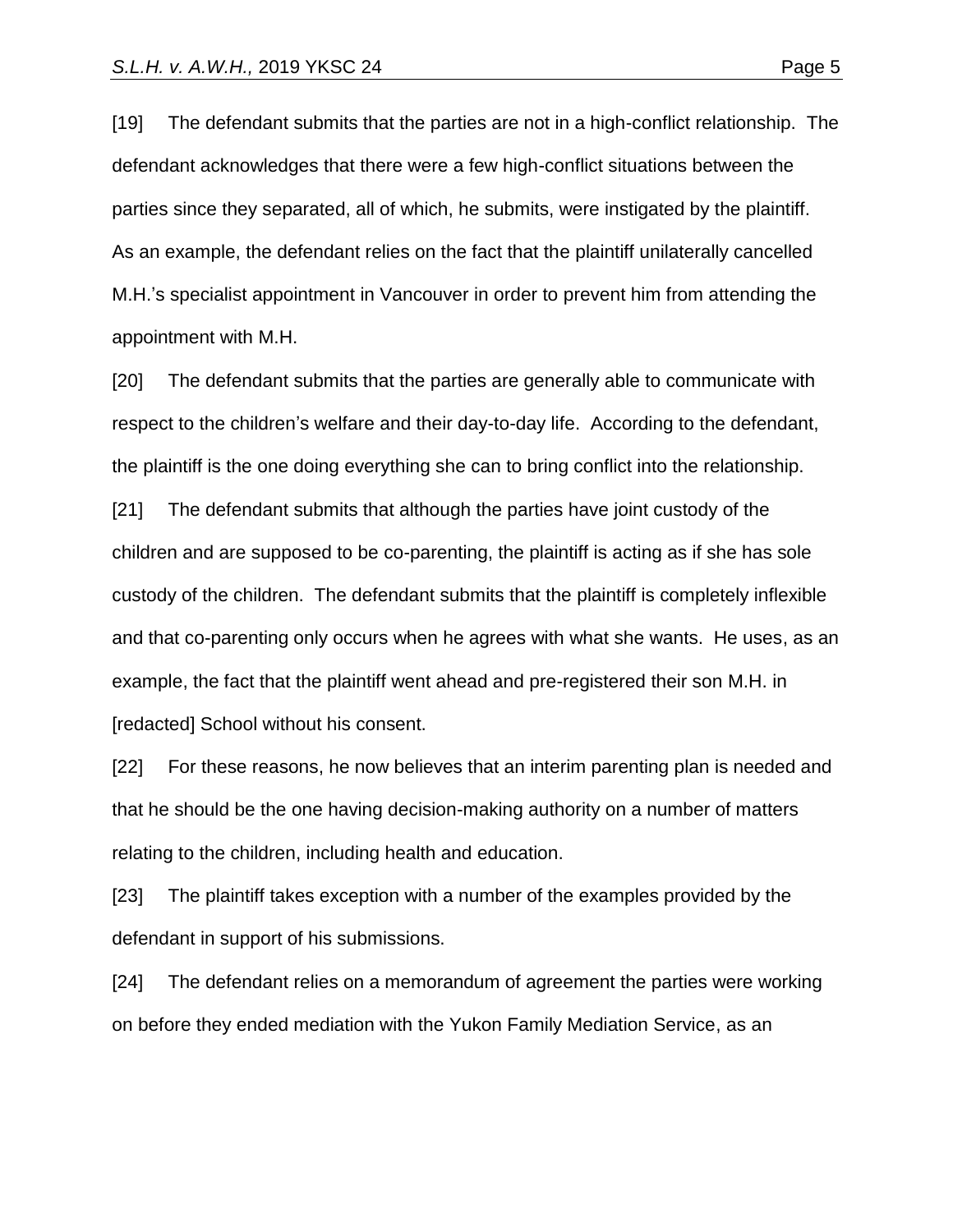example, that the parties are able to cooperate when they are both willing to do so. This memorandum is attached as an exhibit to his latest affidavit, Affidavit #6.

[25] The memorandum indicates that the parties worked on an agreement in principle with respect to the children that would have included co-parenting; shared decision-making for the children; and that the daily routine and care of the children would alternate between the parents, depending on the children's residency schedule. The memorandum indicates that the parties were unable to agree on a residential schedule for the children.

[26] Their attempt at mediation outside the court process failed. Both parties are blaming each other for their failed attempt at mediation.

[27] On balance, I find that the evidence before me reveals that when faced with having to make real-life decisions on specific issues other than simple day-to-day issues, the parties have been mostly unable to reach agreements. As mentioned most recently, the parties have been unable to agree on an elementary school for M.H., who will start kindergarten in August of this year. As a result of this disagreement, this Court had to make that decision for them. This Court determined on March 8, 2019, that M.H. will attend [redacted] starting in August.

[28] I therefore come to the conclusion that an interim parenting plan is in the best interests of the children, even though we are just a few months away from the date of a trial or summary trial in this matter. I order that the clause the parties are in agreement with be part of the interim parenting plan.

[29] As stated by Justice Veale in *E.J.M. v. D.D.I.*, 2008 YKSC 21, at para. 21:

It has been a practice in this court to make joint custody orders despite communication breakdown between the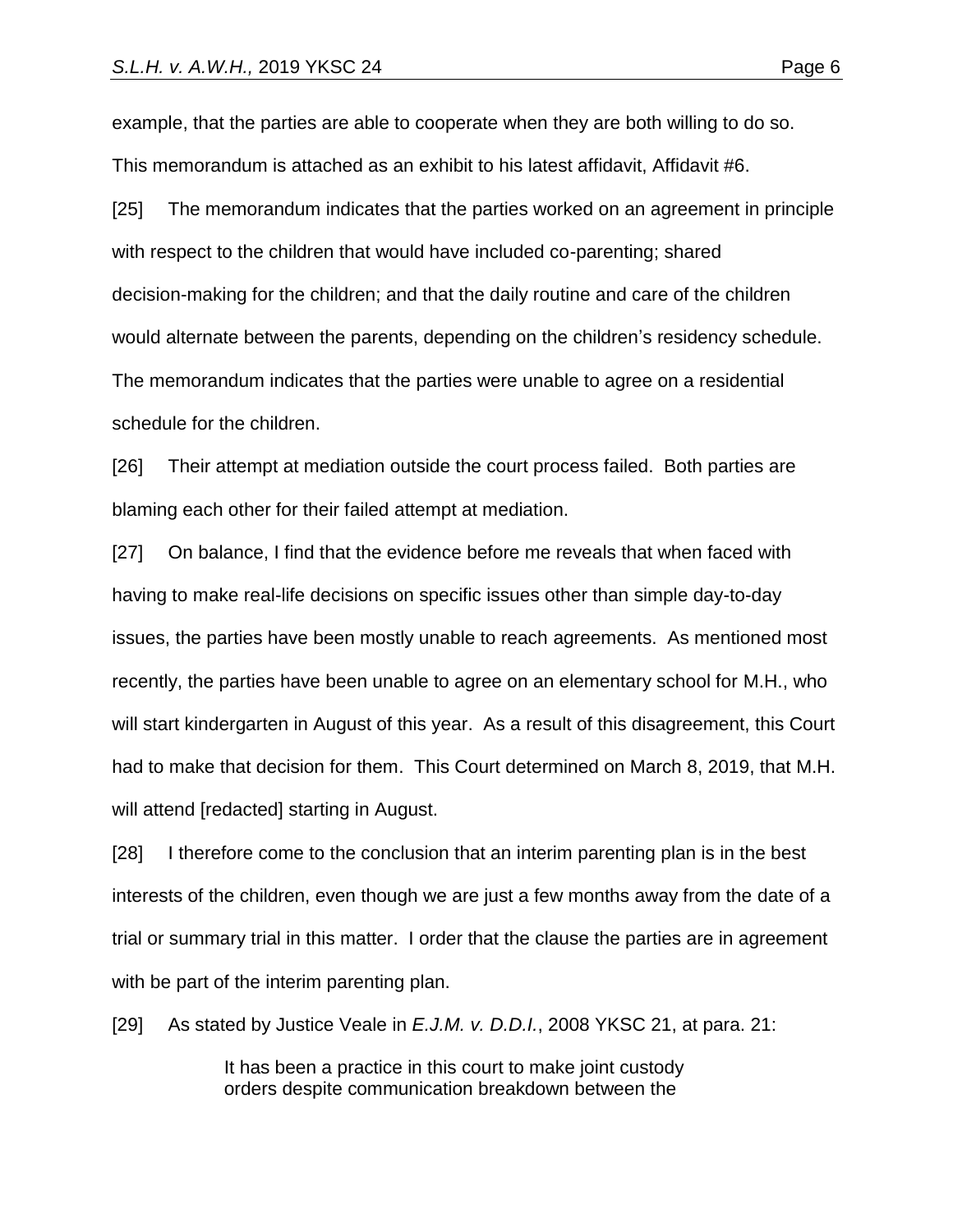parents to encourage the parents to rebuild their relationship for the benefit of their child. There are, admittedly, some relationships that are so toxic that joint custody makes absolutely no sense as it leads to continued conflict which is harmful for the child. I do not find this parental relationship to be so irreparable that they cannot communicate about their child. …

[30] I do agree that this statement also applies in this case.

[31] In *E.J.M.*, Justice Veale ordered interim joint custody and an interim parenting regime that is similar to the one proposed by the parties with one party having final decision-making authority with respect to health, except for emergency; education; religion; and general welfare of the child of that relationship.

[32] In the matter before me, both parties are also at odds with respect to who provided care for the children prior to separation and which parent is best positioned to make decisions in their best interests.

[33] The defendant has made submissions before me, from time to time, that the parties' professional qualifications should be taken into consideration when determining who should have decision-making authority in relation to health issues. The defendant was a chiropractor; the plaintiff is a dental hygienist. The defendant submits that his professional qualifications make him better suited for making health care decisions with respect to the children. He also recognized, at previous hearings before me, that the plaintiff is in a better position to make dental healthcare decisions with respect to the children.

[34] The plaintiff submits that she has always been the parent responsible for caring for the children in the home, for bringing them to and from daycare, and for communicating with the daycare regarding their well-being. She also submits that she has always been the parent responsible for bringing the children to their medical and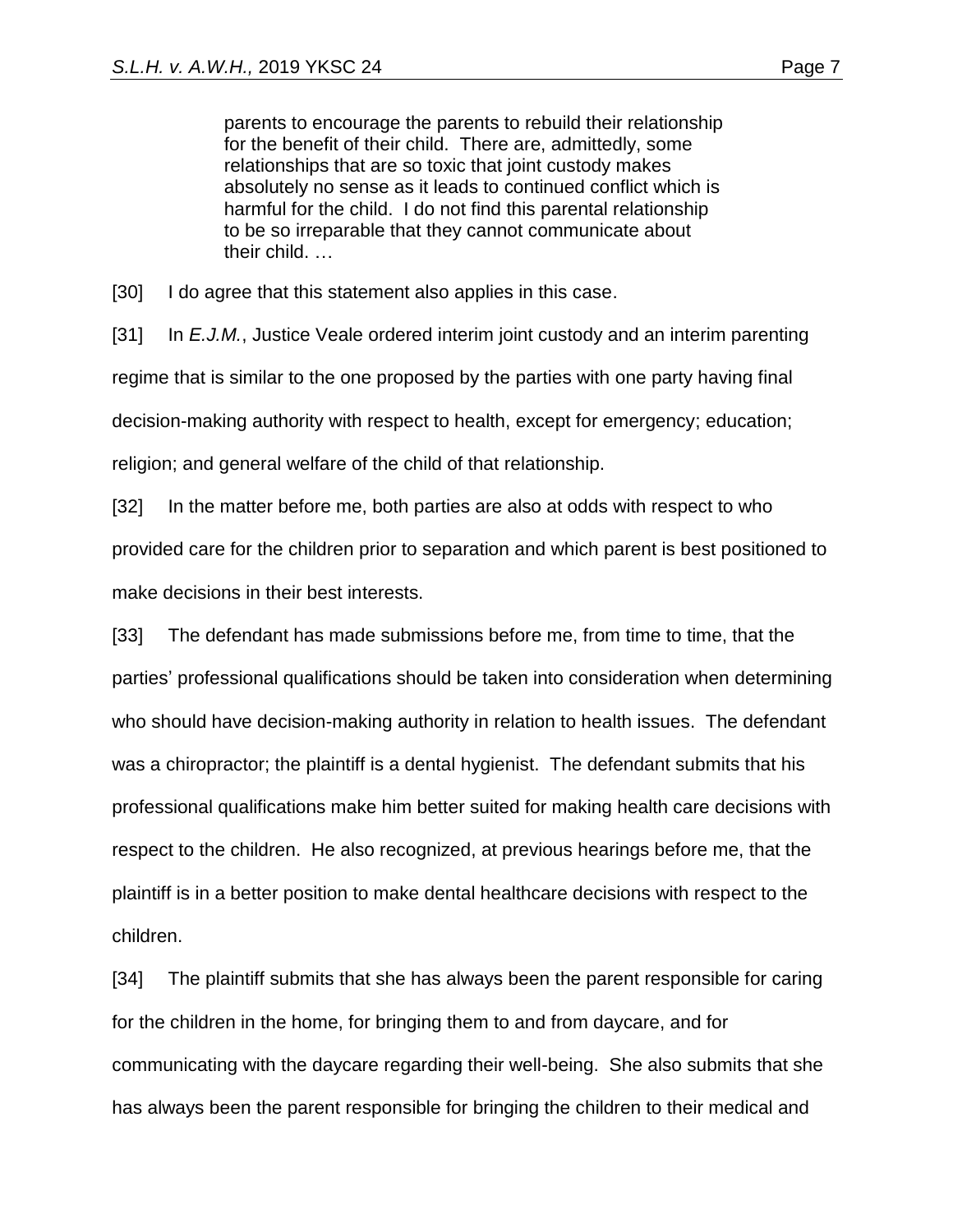dental appointments. Similarly, the plaintiff submits that she has always had the responsibility of bringing the children to their ongoing physical and speech therapy appointments at the Child Development Centre. The plaintiff relies on her affidavit, as well as on her father's affidavit in that regard. The plaintiff, therefore, submits that she is in the best position to make ultimate decisions with respect to the children's health, welfare, and education.

[35] The defendant submits that before the separation, the parties provided for their children together. He also submits that due to his motor vehicle accident, he was a stay-at-home parent and spent more time caring for the children in the home they lived in than the plaintiff. He submits that he has given undivided attention to the education; guidance; necessities of life; and special needs of the children, such as their children's nutritional needs and eating requirements and one of the twins orthopaedic needs and speech therapy needs. He also submits that he always cared for the children when they were sick and unable to attend daycare. He submits that he has regularly taken the children to their medical and specialist appointments since they were born. He also attended daycare functions and communicated with the daycare on a regular basis prior to separation.

[36] The defendant also submits that since separation, the plaintiff has taken the children to the daycare even when they were sick instead of leaving them in his care. The defendant relies on his affidavits, the affidavits of his mother, his sister, and a neighbour in support of his submissions.

[37] Most of the evidence before the Court comes from affirmations made by the parties themselves and by family members. Most of that evidence is contradictory in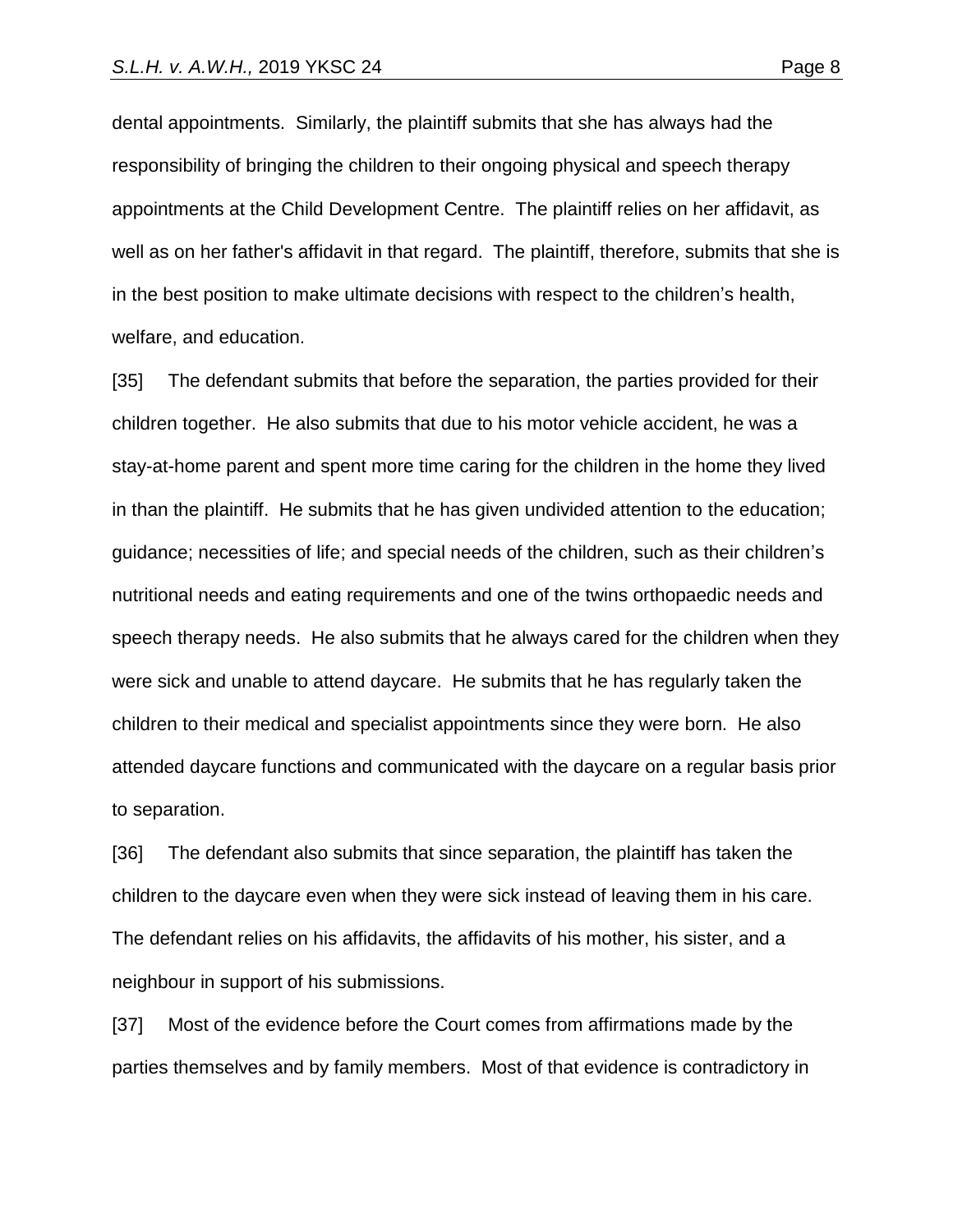nature. However, attached to one of her affidavits, the plaintiff filed a letter from the children's family doctor, dated November 6, 2018, in which he states that the plaintiff has attended most medical appointments for the children on her own, often with the other children present since they were born.

[38] While the defendant does not agree with the children's family doctor's account, he acknowledges that he is a good family doctor.

[39] The plaintiff also attached to one of her affidavits a letter from Jennifer Bugg, a program coordinator at the Child Development Centre which the children attend for, among other things, physical and speech therapy. The letter indicates that between 2015 and the fall of 2018, the plaintiff attended 27 of the 32 visits to the Child Development Centre with the children. The letter also indicates that both parties attended three of the visits and the defendant attended two visits on his own with the children. During the year of 2015 and the beginning of 2016, email communication on file was with the defendant. However, visits during this time were attended by the plaintiff. From 2016 to June 2018, most communications and visits were with the plaintiff. Since August 2018, communication has occurred separately between both parents and the Child Development Centre.

[40] I acknowledge that these two letters constitute unsworn, out-of-court statements. However, they were provided by third-party health care professionals who are not involved in the parties' marital dispute. While I am not prepared, for the purpose of this application, to rely on the opinions they may have expressed in these letters, I find that, in order to assess the parties' claims regarding their respective involvement with the children before and a short time after separation, I can rely on the objective information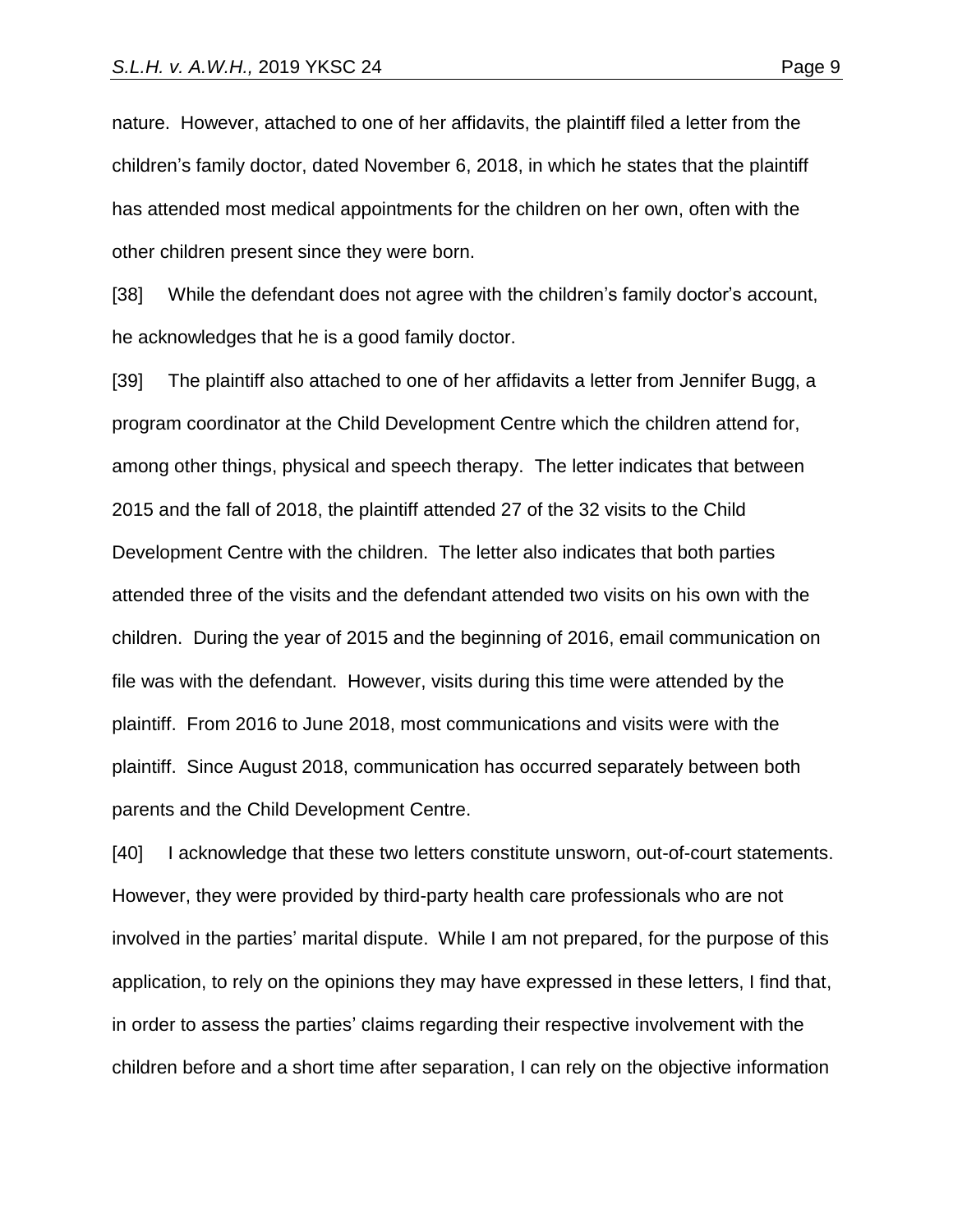the letters contain with respect to the parties' attendance to their children's medical appointments and the communications the parties had with the health professionals.

[41] I find that the information provided by the children's family physician and the Child Development Centre confirms the plaintiff's position, that she has been the primary contact and the most involved parent with respect to the children's health from the time they were born and up until the fall of 2018.

[42] I am not prepared, however, to give as much weight to the letter provided by the children's daycare supervisor, considering the close relationship that exists between her and the plaintiff.

[43] Nonetheless, I do find that the plaintiff, due in part to her working full-time downtown where the daycare is located, has been the parent who has been primarily involved with respect to the children's attendance at daycare.

[44] I also have to recognize that according to the schedule set out in Justice Mahoney's interim interim order, the children spend most nights in the plaintiff's care and that the children primarily reside with her during the week.

[45] I therefore find that, at this time in the proceedings, the plaintiff should be granted interim decision-making authority with respect to health; education; general welfare; and extracurricular activities of the children when and if the parties do not, after reasonable efforts have been made, reach an agreement on these issues.

[46] More specifically, with regard to the children's extracurricular activities,

considering the fact that at this time the defendant has the children in his care for a few hours on Monday and Wednesday evenings and that he also has them in his care two weekends out of three, the children's extracurricular activities may end up having an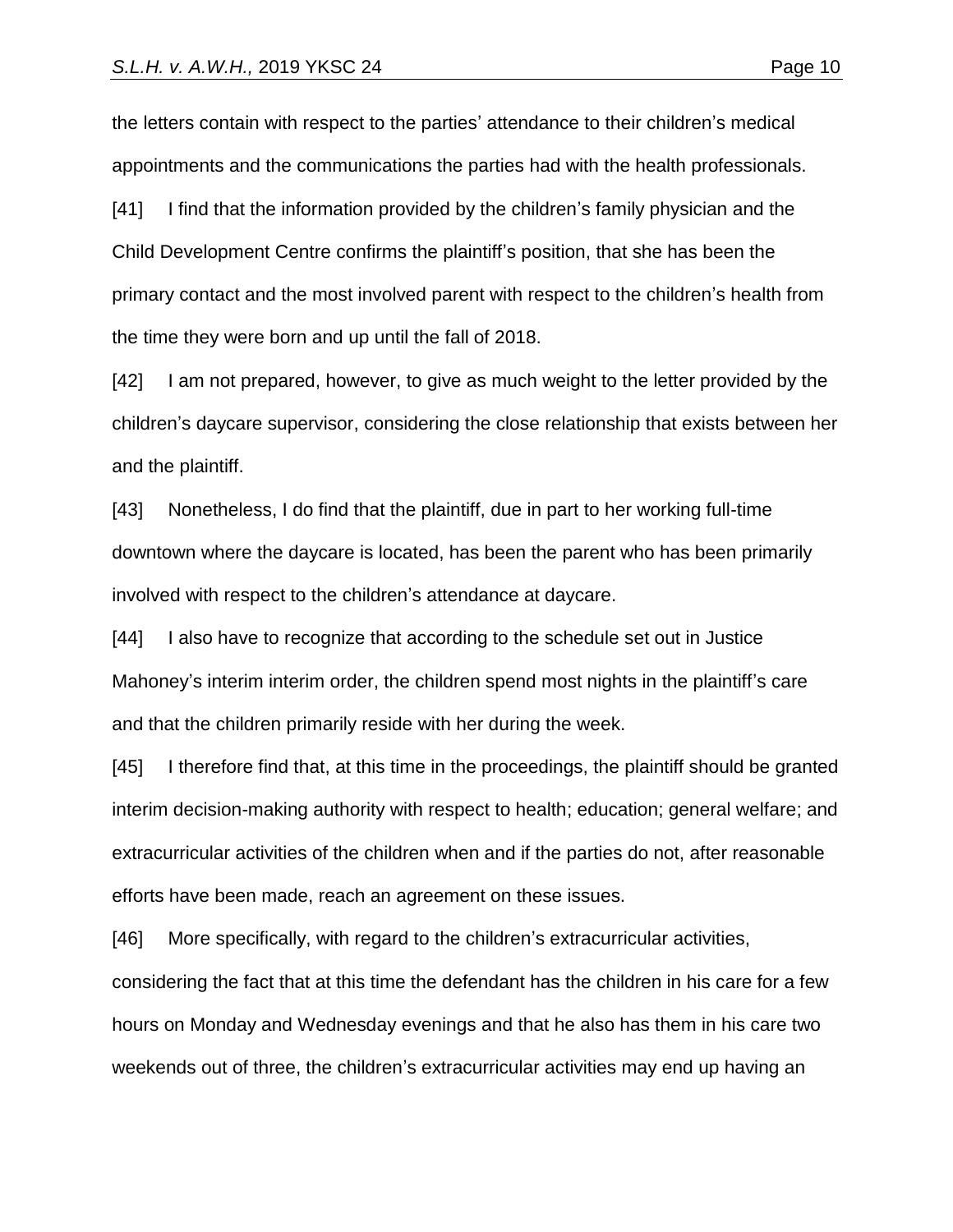important impact on his parental time with the children. The plaintiff must ensure that the planned activities do not interfere with any of the children's already planned and scheduled activities. The plaintiff must also ensure that the activities do not interfere in an unreasonable manner with the defendant's parenting time with the children or the children's daycare or school schedule.

[47] As religion does not appear to be an issue between the parties, the parents will continue to have joint decision-making authority over religious matters.

[48] Considering the fact that I have granted interim decision-making authority to the plaintiff with regard to health, education, and general welfare of the children, it follows that the plaintiff shall have the children's healthcare cards and their birth certificates in her possession.

[49] Since the defendant has the children two weekends out of three, which gives him more opportunity at this point to travel to places such as Skagway, Alaska, with the children, the defendant shall have possession of the children's passports. The defendant must provide the children's passports to the plaintiff in a timely manner, in any event, within 24 hours of a request, if she requires them to travel with the children when she has the children in her care.

[50] Each party should bear his or her own costs with regard to this application. [51] I will now move on to the issue of costs regarding the plaintiff's financial disclosure application. I indicated on March 8<sup>th</sup> that I would give my oral decision regarding costs with respect to the plaintiff's application for financial disclosure that I heard and decided on December 7, 2018.